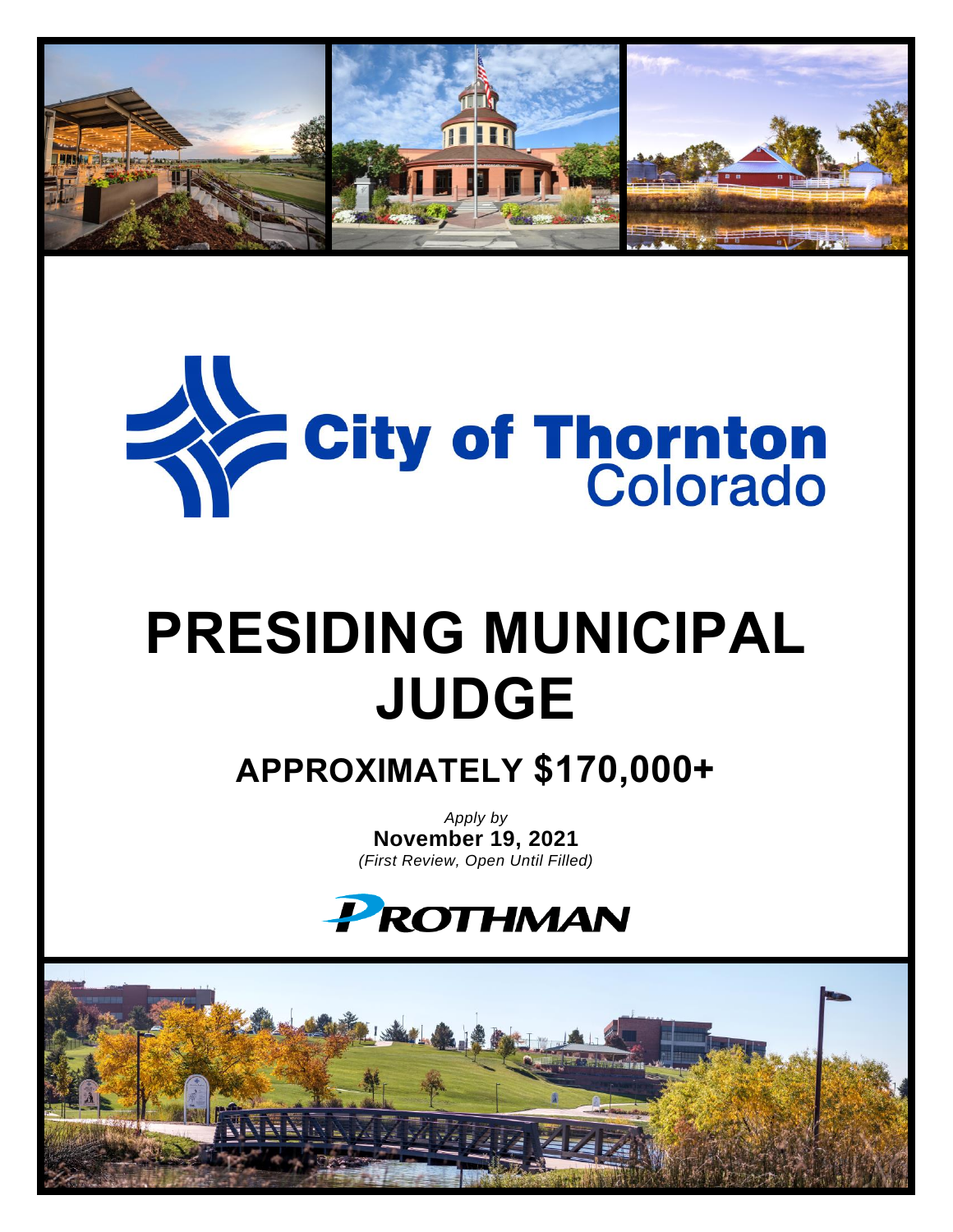#### **C I T Y O F T H O R N T O N , C O L O R A D O ♦ P R E S I D I N G M U N I C I P A L J U D G E**

#### **THORNTON, COLORADO**



Located in the northeast quadrant of the Denver metropolitan area and comprising 37 square miles, the city of Thornton is Colorado's sixth largest city

and home to a diverse and growing population of 146,000 residents. The City is only 10 minutes from downtown Denver, 35 minutes from Denver International Airport (DIA) and less than 2 hours from the Breckenridge and Vail ski areas. The community's location provides an ideal environment for a wide range of businesses to thrive, and the community's natural setting of ridgelines, wildlife, waterways, rolling hills, and undeveloped land provide Thornton residents with amenities and an abundance of recreational opportunities that contribute to a unique and excellent quality of life. Thornton's location also allows for easy access to the region's 28 major resort areas found in the nearby Rocky Mountains, which offers skiing, hiking, rafting, and camping, as well as beautiful and breathtaking scenic wonders, all within a two-hour drive. Cultural activities, including numerous museums, gardens, the opera and symphony, are readily available in Denver and other nearby communities such as Boulder, Fort Collins, Loveland, Greeley and Arvada.





Thornton has aggressively pursued recreation programs with nearly 1,000 acres of land developed or designated for public parks. The city's 18-hole municipal golf course, numerous lighted tennis courts, athletic fields, indoor and outdoor swimming pools, recreation centers and gymnasiums present recreation opportunities for people of all ages and activity levels. Sports fans can also enjoy the region's multiple professional sports teams, including the Denver Broncos, Colorado Rockies, Colorado Avalanche, Colorado Rapids and the Denver Nuggets.

The region's residents are well educated. Nine major universities and colleges are located within a 45-mile radius of the community, along with numerous smaller institutions of higher learning. The larger institutions include the Universities of Colorado at Boulder and Denver, University of Denver, Metropolitan State University of Denver, University of Northern Colorado, Colorado State University, Colorado School of Mines, Regis University, and Colorado Christian University. Thornton is served primarily by two school districts

encompassing four high schools, five middle schools and fourteen elementary schools.

To learn more about the incredible opportunities found in and around the city of Thornton, please visit [www.thorntonco.gov.](http://www.thorntonco.gov/)

**ROTHMAN**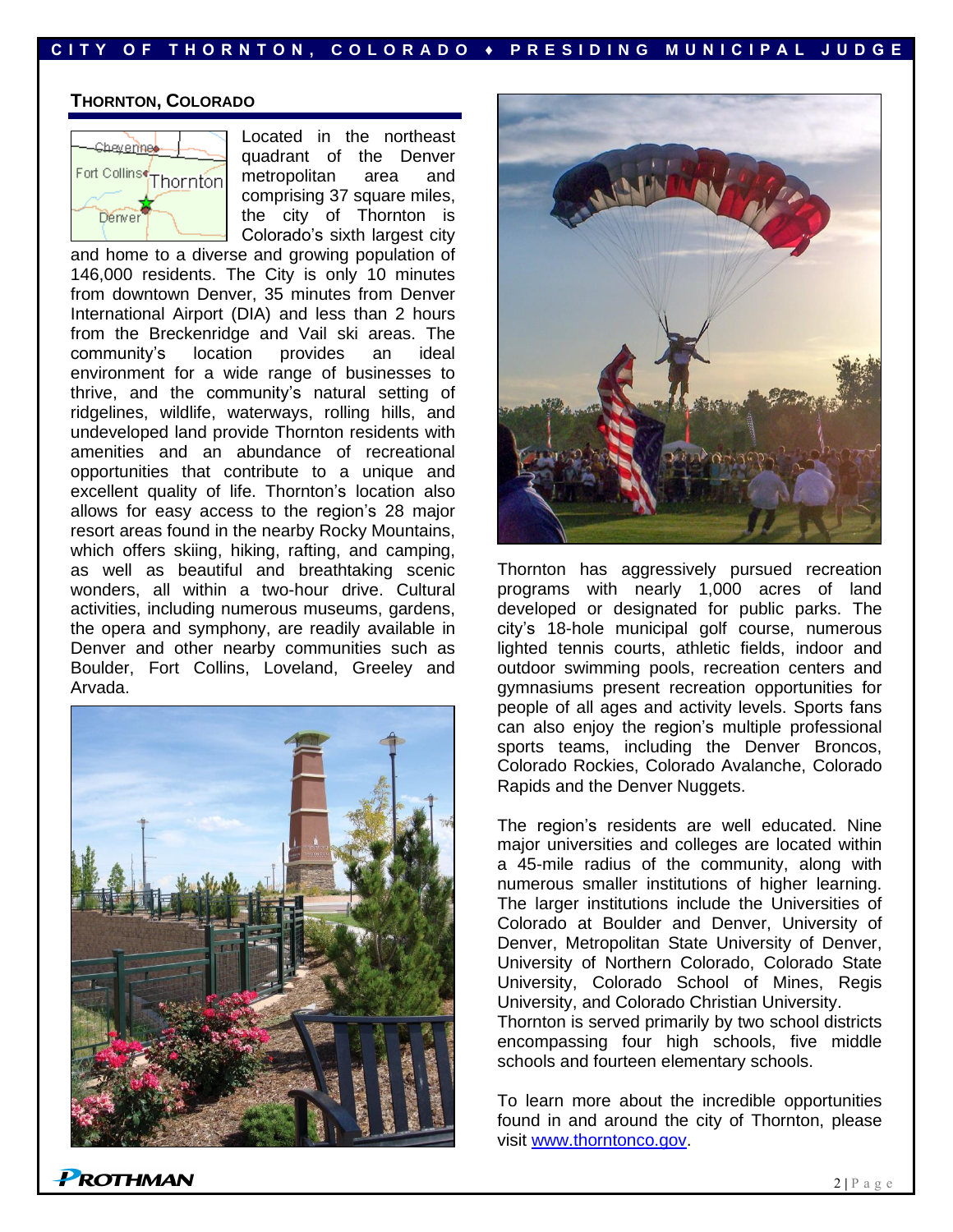#### **C I T Y O F T H O R N T O N , C O L O R A D O ♦ P R E S I D I N G M U N I C I P A L J U D G E**

#### **THE CITY**

Operating on a 2021 total budget of \$437,053,743 with approximately 1,100 FTEs, the city of Thornton utilizes a Council-Manager form of government. Thornton's City Council consists of a mayor who is elected at large, and eight council members, where two are elected from each of the City's four wards. The mayor and council members each serve staggered four-year terms. The City Manager, City Attorney, and Presiding Municipal Judge are appointed by and serve at the pleasure of the city council.

## **THE COURT & POSITION**

As defined by Thornton's City Charter, the Municipal Court shall be presided over and its functions exercised by one or more judges. Under the general direction of the Mayor and City Council and in cooperation with the City Manager, the Presiding Municipal Judge provides leadership and support to the Court Administrator who leads a staff of thirteen (13) full-time and part-time employees.



This position shall faithfully perform the inherent duties of the Office of Presiding Municipal Judge including, but not limited to, the conduct of all Court sessions as necessary to hear and determine all matters filed with the Municipal Court as the same may be within its subject matter jurisdiction. A determination of such cases shall be as provided by law. This position is responsible to preside over sessions of the Thornton Municipal Court and utilize the services of Associate Judges only on a reasonable and necessary basis when the incumbent is not available or in the event a conflict exists and judicial disqualification is appropriate. The Judge oversees, mentors and provides guidance to the Associate Municipal Judges, who fill in the Judge's absence or in case of conflict or additional courtroom coverage, to ensure consistent and professional hearing of cases. Primary responsibilities include ensuring effective, fair, and respectful municipal processes to take place.

This position is responsible for administering the operations of the judicial branch of the City government according to the ordinances adopted by City Council. Cases adjudicated in Municipal Court typically include traffic, criminal, animal, and other municipal code violations. The Presiding Municipal Judge is expected to devote four days a week (40 hours) to fulfill job duties. Please view the attachment found [here](https://prothman.com/JobFiles/2917/Municipal%20Judge%20Position%20Overview.pdf) for a list of general duties, necessary knowledge, skills, and abilities, and an outline of a typical work week.

#### **OPPORTUNITIES & CHALLENGES**

**1.** The Presiding Judge will work in partnership with the Thornton City Manager and the Thornton City Attorney to carry out the policies set by the Thornton City Council. Together striving for an open, transparent, collaborative approach within the limits of the separation of powers doctrine.

**2.** This will only be the second Presiding Municipal Judge in the city of Thornton's history. Candidates who have experience both as a judge and as an administrator, and who demonstrate excellent communication will be most successful.

**3.** Engaging with the City Council to develop meaningful metrics with regular reporting as a part of an ongoing dialog about Thornton Municipal Court operations and City policy development will be a priority of the incumbent.

**4.** It will be crucial that the selected candidate bring an even-handed administration of justice that demonstrates there are consequences for actions that breach the Thornton Municipal Code. Running a fair, just, organized, and efficient courtroom, ensuring that people feel heard, and an understanding of implicit bias and the role it can play in courts are a few traits highly sought.

**5.** The Thornton Presiding Judge will be looked up to by the community and will lead by example, both in the municipal court room and in the Thornton community at large. This person will be expected to hold people accountable and should expect to be accountable for the administration of the city's judicial system and their own actions.

**6.** Being a judge in a municipal court requires a strong community orientation, as there are multiple opportunities to change behavior for the benefit of the individual and the community. The ideal candidate must have a genuine desire to serve the community of Thornton.